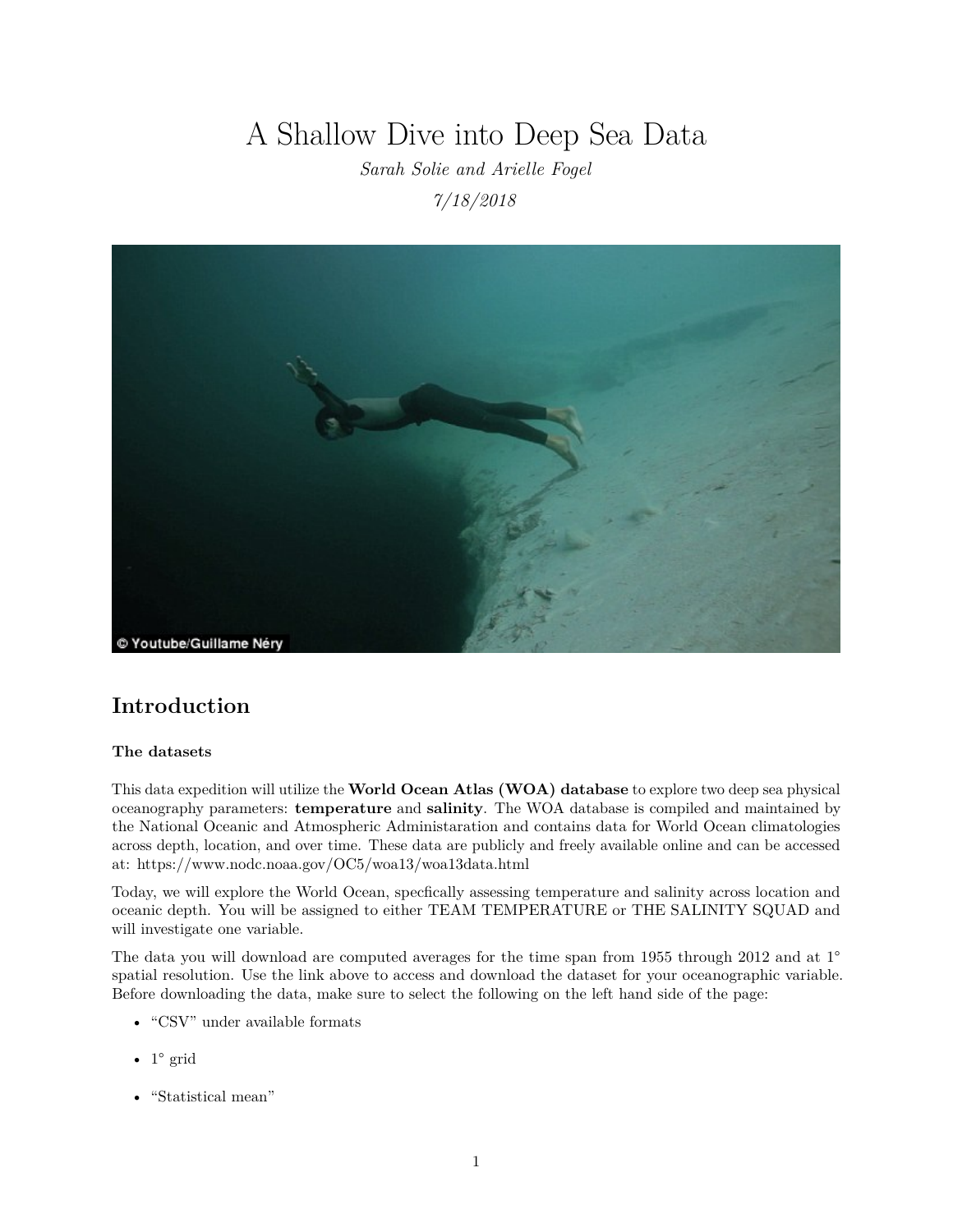Save the data file to your desktop and name it "woa\_temp1.csv" or "woa\_sal1.csv".

#### **Inspect the data (part 1)**

Open your data file in Excel or Numbers. What do you notice? What is in each row? What is in each column? Are there headers? Variable explanations? What's going on???

#### **Tidy the data (part 1)**

Let's clean this data file up a bit – it will make our lives easier when we begin to work with this file later in R. 1. Delete row 1 by highlighting the row, right clicking, and selecting "Delete".

- 2. Rename A1 "lat" and B1 "long".
- 3. Remove the explanation from C1 so that the cell simply reads "0".
- 4. Resave your file as woa\_temp1.csv or woa\_sal1.csv once the headers look something like this:

| ┻ | lat   | long     |        |        |        |        | 20     |
|---|-------|----------|--------|--------|--------|--------|--------|
|   | -77.5 | $-177.5$ | 34.192 | 34.195 | 34.201 | 34.206 | 34.213 |

### **R Studio**

We'll be working with RStudio today. R is a free software program that provides powerful tools for statistical computing and graphics, and RStudio is an integrated development environment frequently used for easier programming in R. Once you have downloaded R [\(https://cran.r-project.org/\)](https://cran.r-project.org/) and RStudio [\(http://www.rstudio.com/products/rstudio/\)](http://www.rstudio.com/products/rstudio/), go ahead and open RStudio. Select File > New File > R Script. Your R programming environment should now look like this:

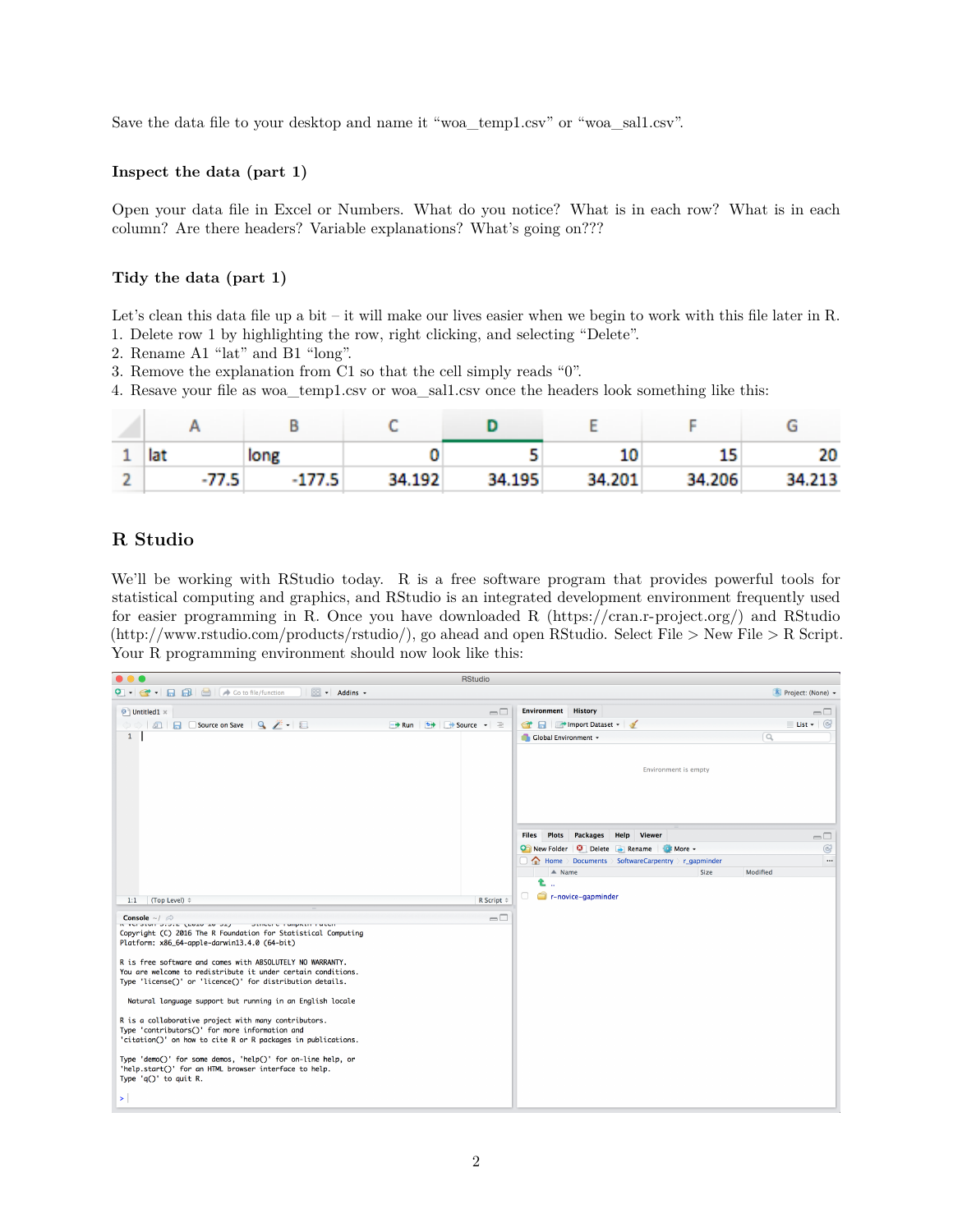#### **Writing R Code!**

The panel in the upper left corner of your environment is the script editor, and this is where we'll write and execute code. The script editor enables you to modify and reuse code as needed, and transfers executed code to the "console", where it can no longer be modified. To execute any command in RStudio, keep the cursor in the line of code you plan to execute, and hit "command + enter". (You can also **highlight a chunk of code and use the same keystroke to run the selected block.**) Alternatively, you can select the relevant code and click "Run" in the upper right corner of your console.

*if your computer is from China, run this line of code before starting:*  $Sys.setenv(LANG = "en")$ 

The first step in writing any piece of code is always setting up your environment. For this data exploration, we will need to install and then load a couple of nifty, add-on R packages. These include:

- the "tidyverse" package which includes two packages that we will use in this expedition: "ggplot2", and "dplyr"
- the "ggpubr" package

The first time you want to use an add-on R package, you must first install it using the install.packages command (this only needs to be done once). Then, you must load the library using the library command (this needs to be done every time you create a new R file).

Go ahead and install and then load your libraries!

```
#install the tidyverse package
#install.packages("tidyverse")
#install the ggpubr package
#install.packages("ggpubr")
#load the tidyverse library
library(tidyverse)
#load the ggpubr library
library(ggpubr)
```
Next, we need to import our dataset into RStudio. We need to write a bit of code that locates the data file we've stored on our desktop to make it accessible for our use here in RStudio. We're going to tell R to "read" and name the data file with the following command:

```
#read in the salinity dataset and name it "salinity"
#use check.names=FALSE to ensure that depth values remain unaltered
salinity <- read.csv("~/Desktop/woa_sal1.csv", check.names=FALSE)
```
or

```
#read in the temperature dataset and name it "temp"
temp <- read.csv("~/Desktop/woa_temp1.csv", check.names=FALSE)
```
#### **Inspect the data (part 2)**

Does your "Global Environment" now include your data file? How many observations are in your dataset? How many variables? Click on the data file to view the dataset. How is depth represented here?

You can also summarize your data to get a statistical overview of your data. You should write this bit of code in the **"Console"** rather than the text-editor, since we don't need to redo this every time we run the code.

```
#summarize the data
summary(salinity)
summary(temp)
```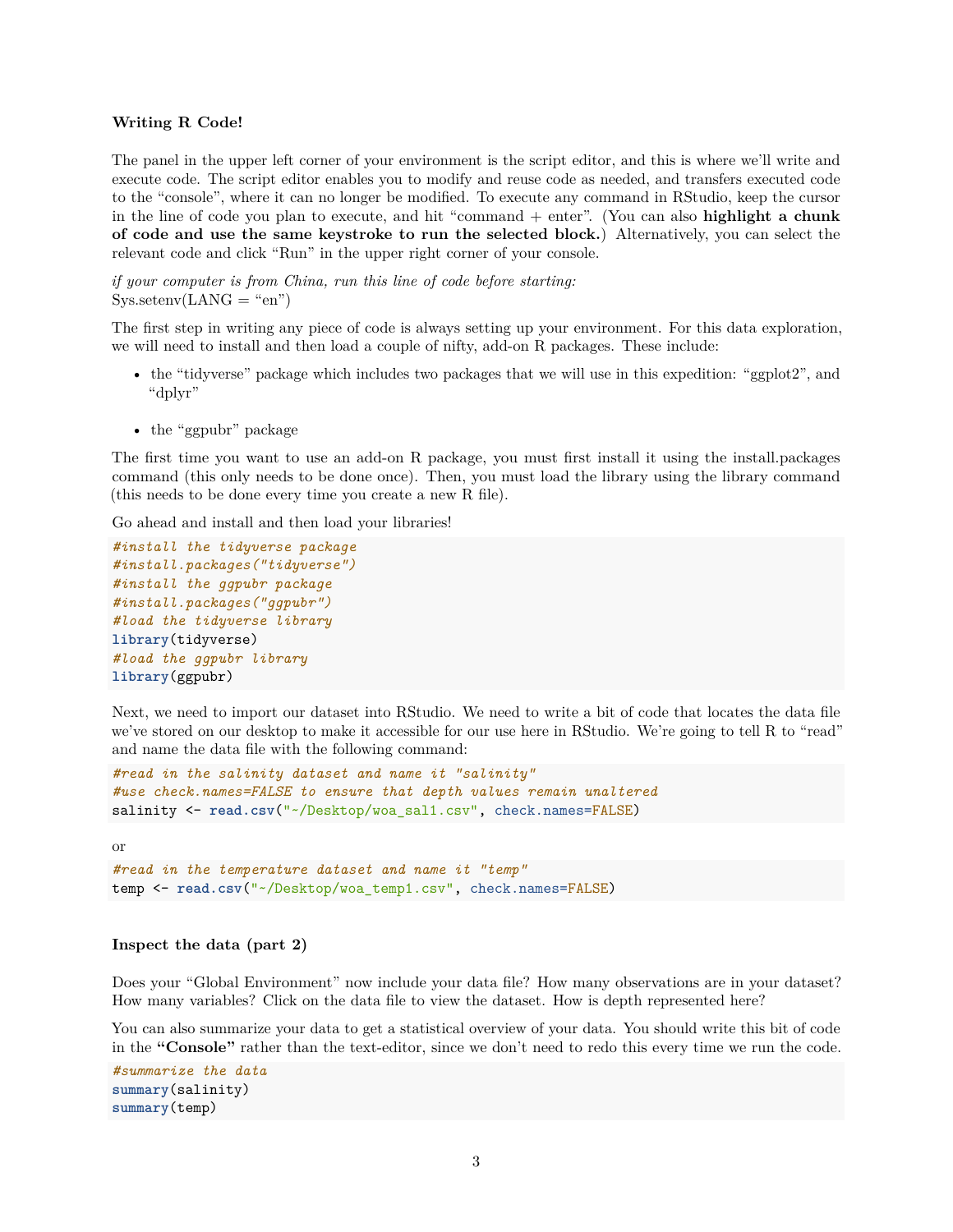The first row of that summary should look like this (these values are for the temperature file, though the salinity file will be similarly structured):

| lat             | long 0           |                  | $5 - 1$                       | 10               |
|-----------------|------------------|------------------|-------------------------------|------------------|
| Min. :-77.500   | Min. :-179.500   | Min. :-2.373     | Min. :-2.167 Min. :-2.274     |                  |
| 1st Qu.:-42.500 | 1st Qu.:-110.500 | 1st Qu.: 4.365   | 1st Qu.: 4.362                | 1st Qu.: 3.030   |
| Median : -7.500 | Median : -18.500 | Median :17.087   | Median :17.056 Median :16.186 |                  |
| Mean : $-1.844$ | Mean : $-9.442$  | Mean : 15.051    | Mean : 15,045                 | Mean : 14,476    |
| 3rd Qu.: 32.500 | 3rd Qu.: 86.500  | 3rd Qu.:25.634   | 3rd Qu.:25.635                | 3rd Qu.:25.430   |
| Max. : 89.500   | Max. : 179.500   | : 29.975<br>Max. | Max.<br>:30.062               | Max.<br>: 29.901 |
|                 |                  | NA's<br>: 1636   | NA's :1698                    | NA's :462        |

#### **Tidy the data (part 2)**

We need to rearrange the dataset to make it easier to work with depth as a variable in our analysis. To do so, we're going to gather and flip the data frame such that we have a table that is  $x \approx (-4 \text{ million})$  rows by 4 columns using the following code:

```
#gather and flip the data frame, creating a new variable, "depth"
#also, name this new data frame "tidy_sal"
tidy_sal <- salinity %>%
  gather(`0`:`5500`, key = "depth", value = "salinity")
#use the summary command on the new gather and flipped data frame.
#inspect each variable and make sure they are in the correct format (e.g. numeric, character, etc.).
#Run summary(tidy_sal) in the console
#uh oh! depth is being treated as a character string when it should be a number!
#change depth to a numeric variable
tidy_sal$depth <- as.numeric(tidy_sal$depth)
#the temperature code is as follows:
tidy_temp <- temp %>%
  gather(`0`:`5500`, key = "depth", value = "temperature")
#summarize and inspect the data using summary(tidy_temp)
```
You should again inspect and summarize the new tidy datasets. Now, how is depth represented in the data

file? How many observations? How many variables?

### **Exploratory Data Analysis**

tidy\_temp**\$**depth <- **as.numeric**(tidy\_temp**\$**depth)

R is a powerful tool for statistical analyses, so let's use it to explore how temperature and salinity vary over depth in the three primary climate zones: **polar, temperate, and tropical**. Specifically, we will answer the following questions:

*1. How does the average temperature/salinity at 3000m differ from the average surface temperature/salinity?*

(i) Create facet-wrapped boxplots by climate zone

(ii) Conduct a t-test to compare means

*2. How can we describe temperature/salinity trends across depth?*

(i) Create facet-wrapped scatter plots by climate zone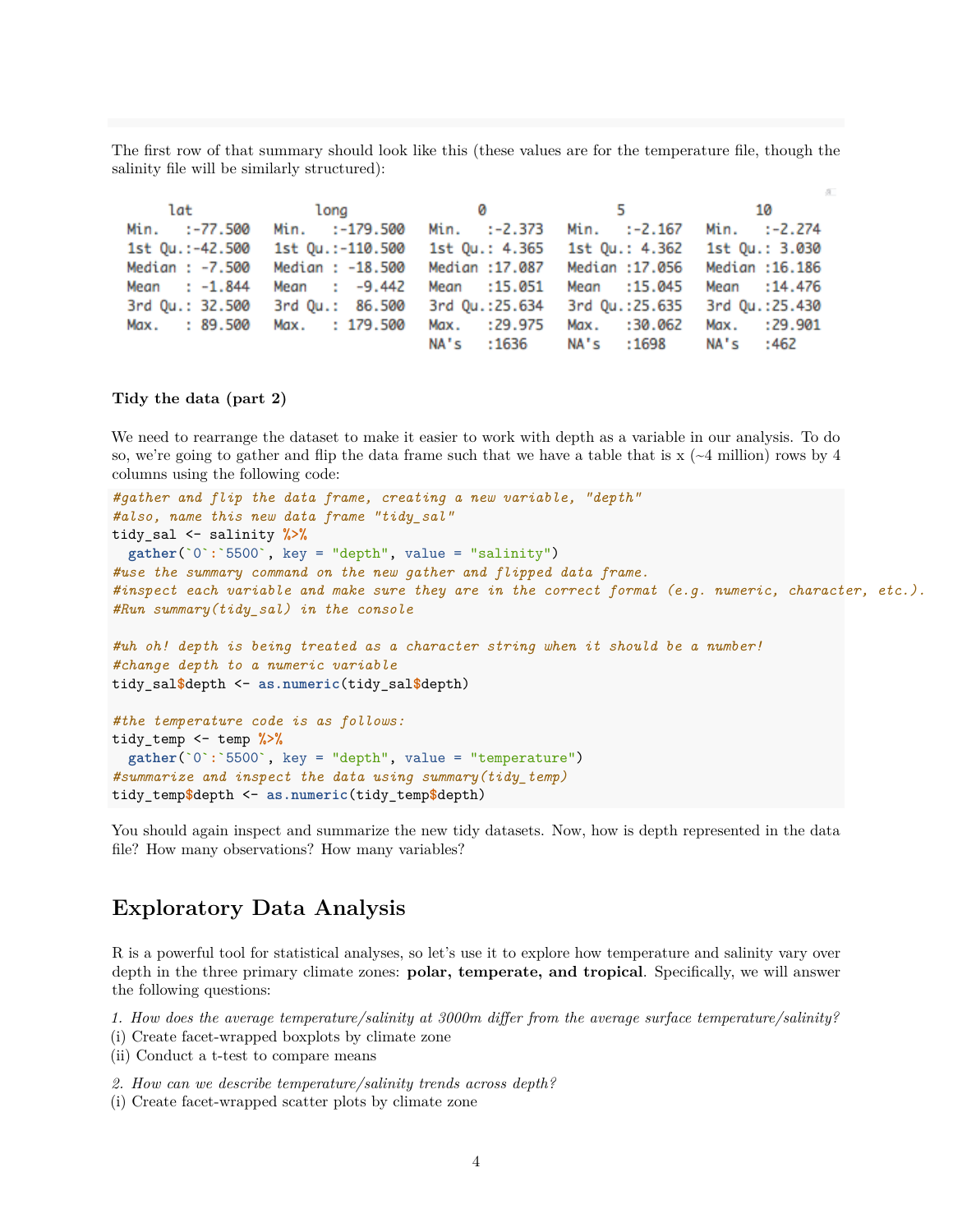#### (ii) Plot averages to describe trends across depth

To answer these questions, we'll need to do some further data organization to make our datasets more manageable. We can outline what we need to do as follows:

```
# filter the dataset to include only those lat-long coordinates with depth observations
#to at least 3300m
```
*# create a new variable, "climate zone", and assign each lat-long coordinate to its #appropriate climate zone using the mutate() function*

*# plot the data using boxplots*

*# analyze the data using t-tests*

*# plot the data using scatterplots*

*# plot average values across depth to describe trends*

#### **Filter and subset the data.**

These datasets are MASSIVE (on the order of 4 million observations), and will take a long time to analyze without access to supercomputing power. Since we're interested in variation across depth, we'll make things more manageable by subsetting our data to exclude inshore/shallow coordinates.

```
#filter dataset to include only those coordinates with depth observations to at least 3300m
#count the number of temperature observations for each lat-long coordinate
tidy_temp2 <- tidy_temp %>% group_by(lat, long) %>%
 summarise(temp_obs=sum(!is.na(temperature)))
#subset the dataset to include only those lat-long coordinates with at least
#80 temperature observations (80 observations = 3300m)
filter_temp <- subset(tidy_temp2, temp_obs>80)
temp_filtered <- inner_join(tidy_temp, filter_temp, by=c("lat"="lat", "long"="long"))
#the code for salinity is as follows:
tidy_sal2 <- tidy_sal %>% group_by(lat, long) %>%
  summarise(salinity_obs=sum(!is.na(salinity)))
filter_sal <- subset(tidy_sal2, salinity_obs>80)
```
sal\_filtered <- **inner\_join**(tidy\_sal, filter\_sal, by=**c**("lat"="lat", "long"="long"))

Be sure to summarize and inspect the data as before. Does anything look out of place?

#### **Create a climate zone designation variable using mutate().**

We're going to use latitude to define and designate climate zones. Designations are as follows:

*Tropical latitudes: -23.5° to 23.5° ; Temperate latitudes: -66.5° to -23.5° and 23.5° to 66.5° ; Polar latitudes: less than -66.5° and greater than 66.5°*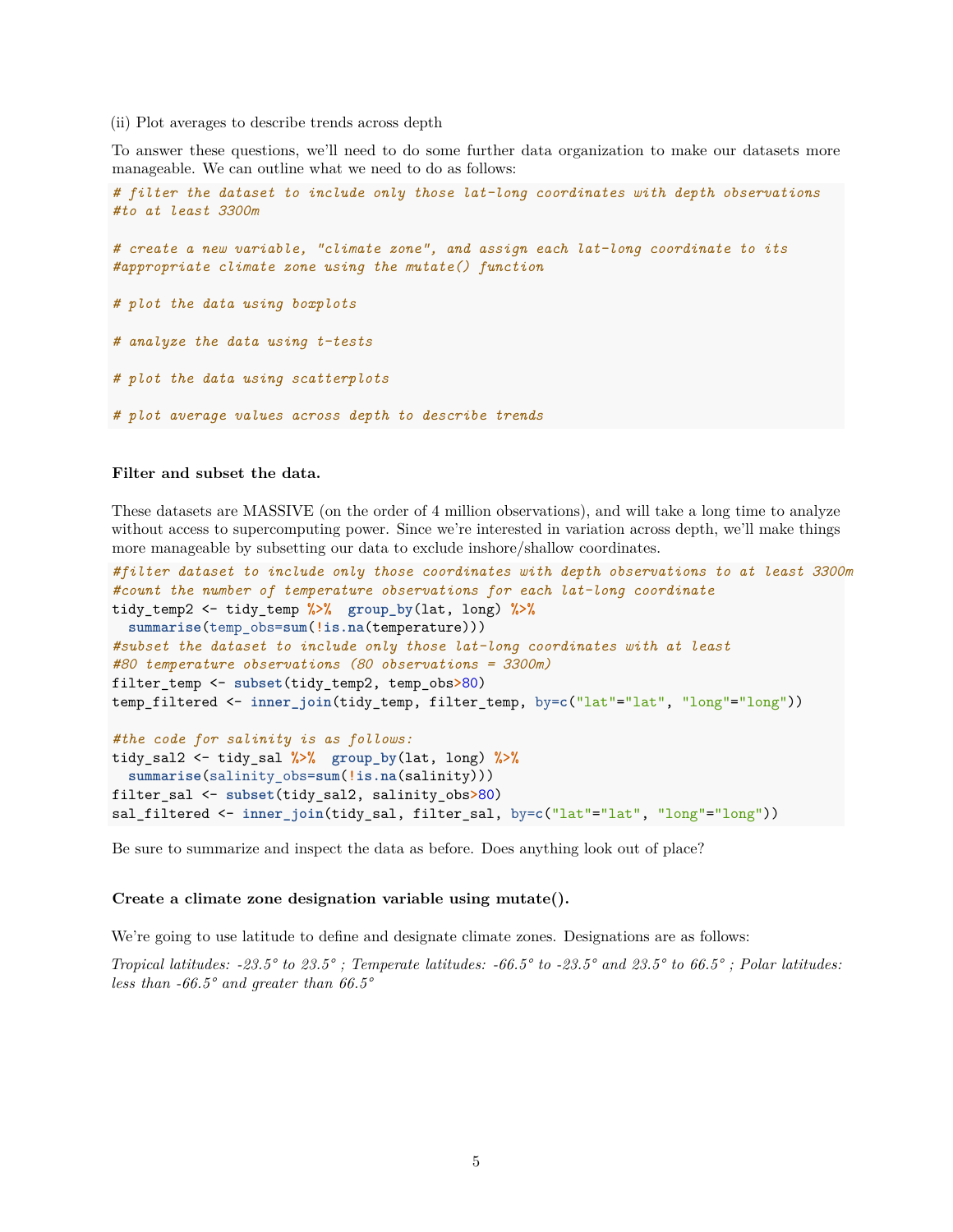

[https://ecdn.teacherspayteachers.com/thumbitem/Climate-Zones-Diagram-3610545-1516756656/](https://ecdn.teacherspayteachers.com/thumbitem/Climate-Zones-Diagram-3610545-1516756656/original-3610545-1.jpg) [original-3610545-1.jpg](https://ecdn.teacherspayteachers.com/thumbitem/Climate-Zones-Diagram-3610545-1516756656/original-3610545-1.jpg)

```
#assign climate variables based on latitude
temp_analysis <- temp_filtered %>%
  mutate(climate=ifelse(abs(lat)<23.5, "tropical",
                        ifelse(abs(lat)>66.5, "polar", "temperate")))
#ensure "climate" is treated as a factor
temp_analysis$climate <- as.factor(temp_analysis$climate)
#summarize and inspect the data using summary(temp_analysis)
#salinity code
sal_analysis <- sal_filtered %>%
 mutate(climate=ifelse(abs(lat)<23.5, "tropical",
                        ifelse(abs(lat)>66.5, "polar", "temperate")))
sal_analysis$climate <- as.factor(sal_analysis$climate)
#summarize and inspect the data using summary(sal_analysis)
```
#### **(1) Compare salinity/temperature at 0m and 3000m in the three climate zones using boxplots**

We're going to create boxplots to get a broad sense of how salinity/temperature might vary with depth in the three climate zones. Let's make some predictions!

- 1. Do you expect the same trends across all three climate zones?
- 2. How much variation do you expect within each climate zone? At each depth?

#### **(i) Create Boxplots**

```
#select temperature data for analysis (depth = 0m and depth = 3000m)
box_temp <- filter(temp_analysis, depth == "0"|depth == "3000")
```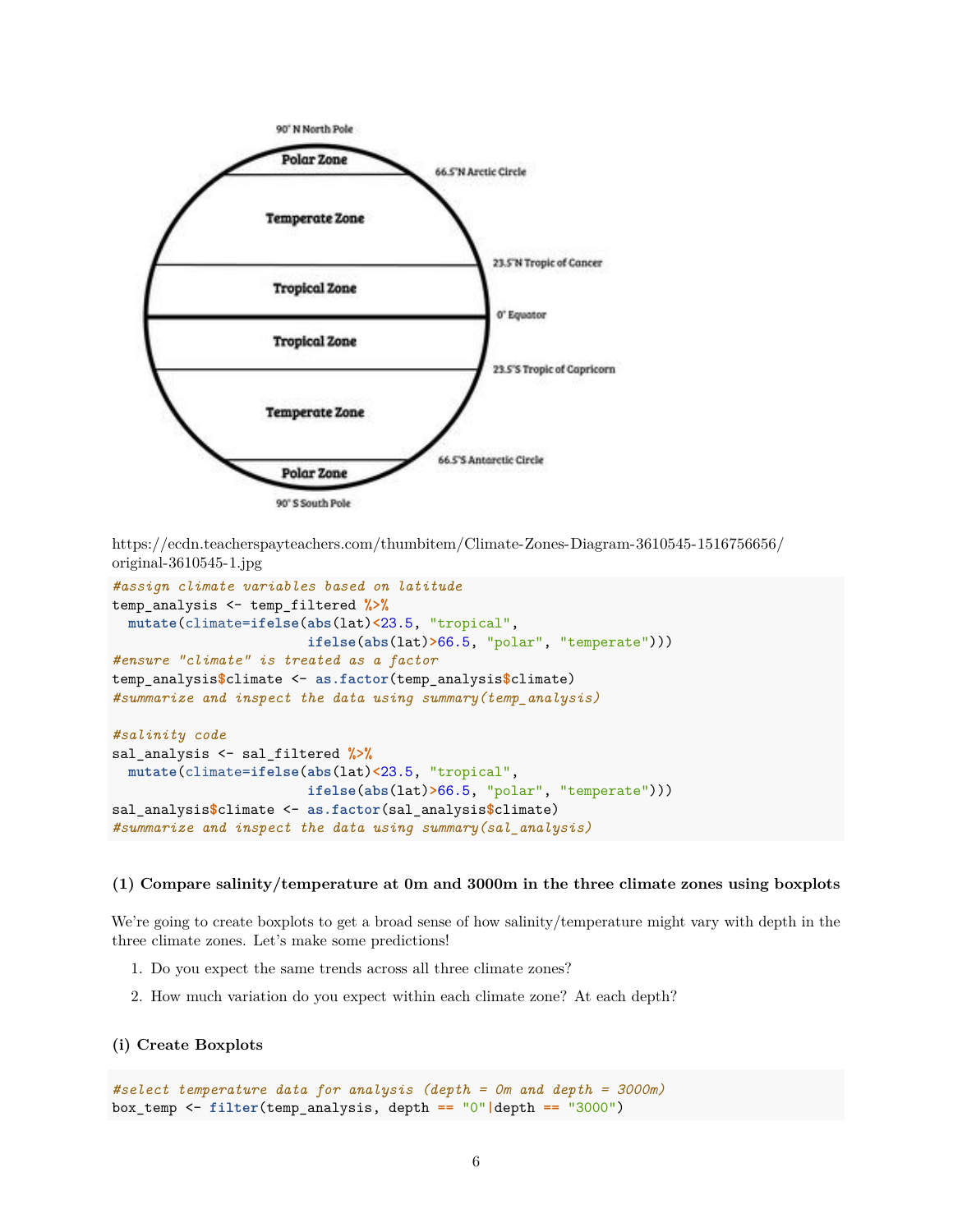```
#you know the drill...summarize and inspect the data using summary(box_temp)
#treat depth as a categorical variable
box_temp$depth <- as.factor(box_temp$depth)
#make a boxplot with depth on the x axis and temperature on the y
temp_boxplot <- ggplot(data = box_temp, aes(x = depth, y = temperature, fill = climate)) +
 geom_boxplot() +
  #create an intuitive color scheme
 scale_fill_manual(values = c("dodgerblue3", "green4", "coral")) +
  #plot by climate
 facet_wrap(~climate) +
  #label axes
 xlab("Depth (m)") + ylab("Temperature (C)") +
  #add a title
 ggtitle("Temperature by Depth and Climate")
#visualize the boxplot
```

```
temp_boxplot
```






*#select data for analysis (depth = 0m and depth = 3000m)* box\_sal <- **filter**(sal\_analysis, depth **==** "0"**|**depth **==** "3000")

*#treat depth as a categorical variable*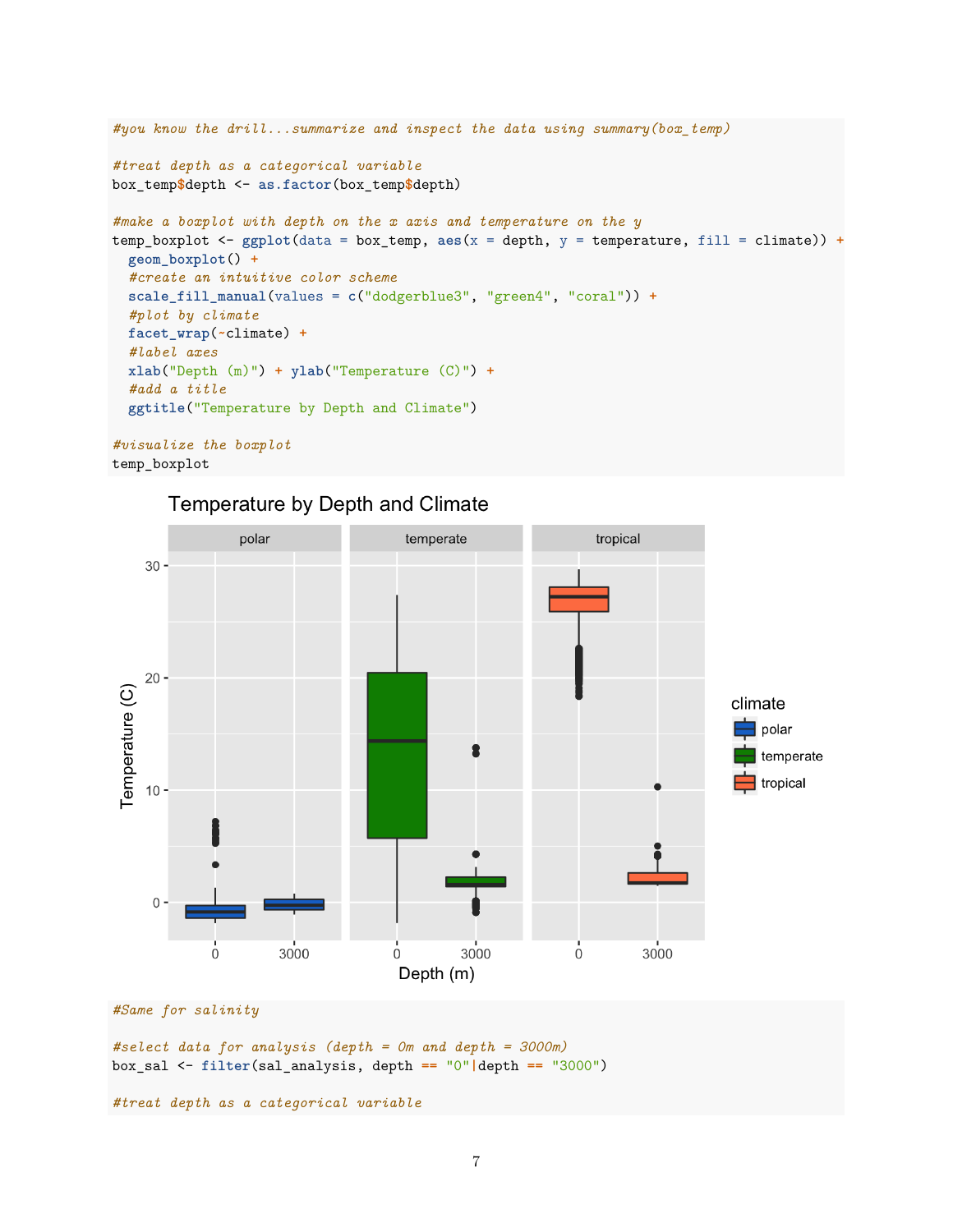```
box_sal$depth <- as.factor(box_sal$depth)
#make a boxplot with depth on the x axis and temperature on the y
sal_boxplot <- ggplot(box_sal, aes(depth, salinity, fill = climate)) +
  geom_boxplot() +
 scale_fill_manual(values = c("dodgerblue3", "green4", "coral")) +
 facet_wrap(~climate) +
 xlab("Depth (m)") + ylab("Salinity (ppt)") +
  ggtitle("Salinity by Depth and Climate")
#visualize the boxplot
```

```
sal_boxplot
```


# Salinity by Depth and Climate

- 3. What do these boxplots tell you about your data?
- 4. Were your predictions correct?
- 5. Are there any outliers in your plots? Should there be?
- 6. Use what you have learned about physical oceanography to generate some hypotheses about what these outliers might represent.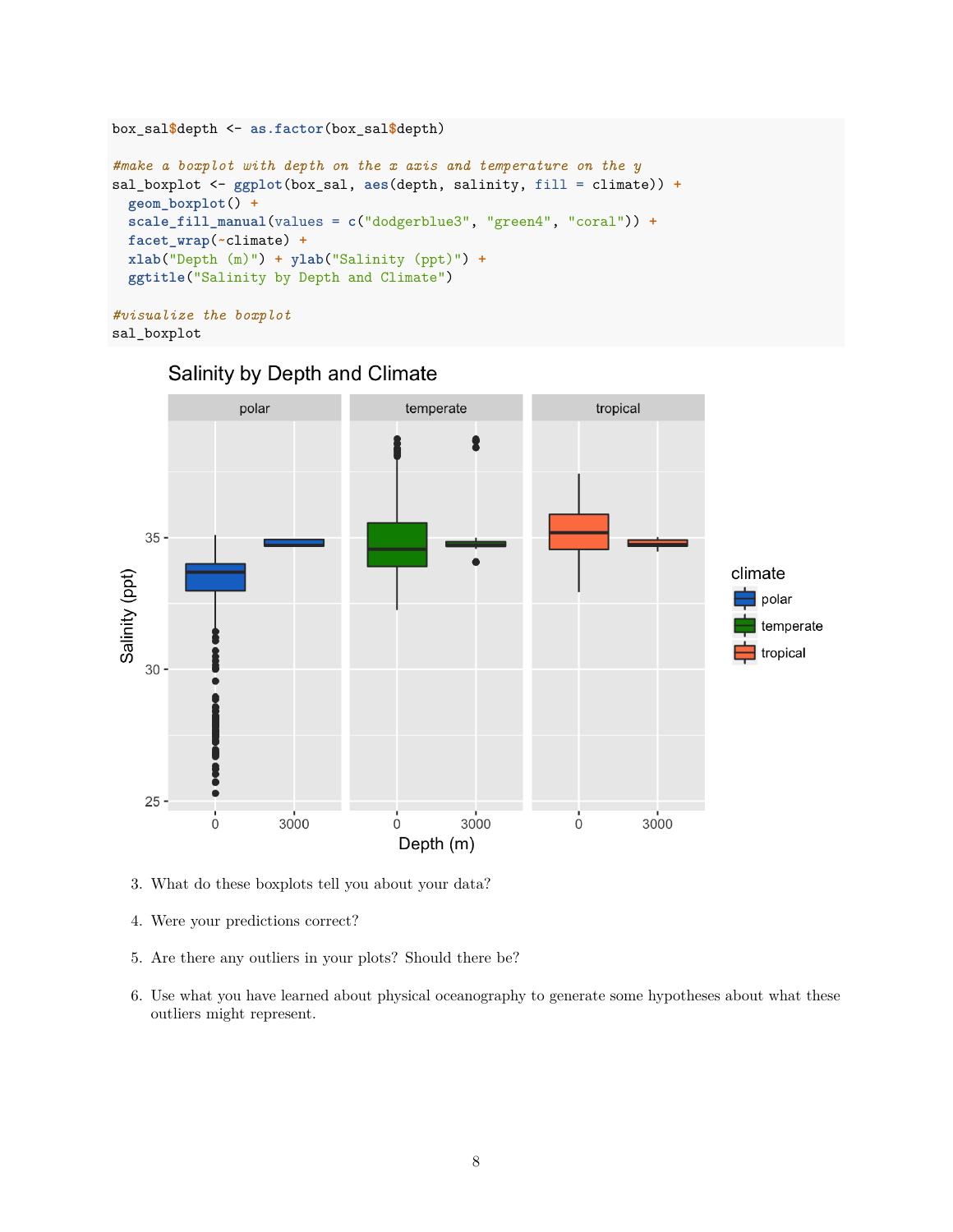#### **(ii) Compare Means (t-test)**

You probably have a general idea of how to describe the relationship between surface and depth values based on a visual assessment of your boxplots, but we will use a t-test to describe those relationships with statistics. A t-test will test the hypothesis that two means are, in fact, different from one another. The null hypothesis is that the means are the same, and this result would yield a t-value  $= 0$ . The p-value here tells us whether our rejection of the null hypothesis is statistically significant, given the sample size. Generally, we take  $p =$ **0.05 as the cutoff for significance**.

```
#compare temperature means
#polar temperature
polar_temp <- filter(box_temp, climate =="polar")
t.test(temperature~depth, polar_temp)
#temperate temperature
temperate_temp <- filter(box_temp, climate =="temperate")
t.test(temperature~depth, temperate_temp)
#tropical temperature
tropical_temp <- filter(box_temp, climate =="tropical")
t.test(temperature~depth, tropical_temp)
#compare salinity means
#polar salinity
polar_sal <- filter(box_sal, climate =="polar")
t.test(salinity~depth, polar_sal)
#temperate salinity
temperate_sal <- filter(box_sal, climate =="temperate")
t.test(salinity~depth, temperate_sal)
```

```
#tropical salinity
tropical_sal <- filter(box_sal, climate =="tropical")
```
**t.test**(salinity**~**depth, tropical\_sal)

- 7. Are the mean values different at the surface vs. at 3000m depth in each climate zone?
- 8. How confident are you in rejecting the null hypothesis?

#### **(2) Describing trends across depth**

Now we're going use scatterplots to take a closer look at variation across continuous depth. These plots will include every observation at each depth for a total of ~1 million observations, so you can expect the code to take a little while to run. Be patient.

#### **(i) Make a scatterplot of temperature/salinity as a function of depth**

The first part of this code should look really familiar

```
#Make a scatterplot of temperature as a function depth, faceted by climate.
temp_scatterplot <- ggplot(temp_analysis, aes(depth, temperature, color = climate)) +
  geom_point() +
  scale_color_manual(values = c("dodgerblue3", "green4", "coral")) +
 ylab("Temperature (C)") +
```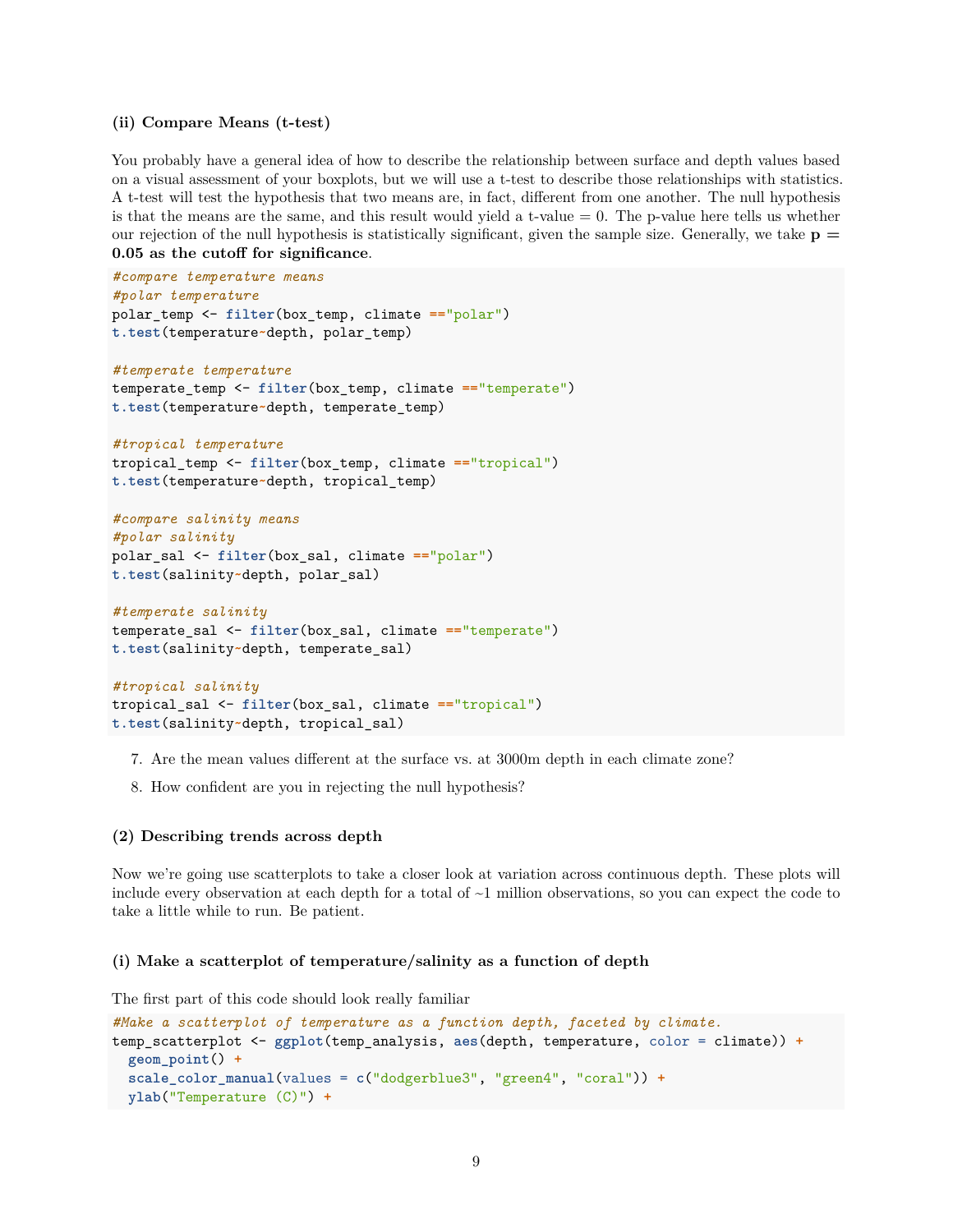```
#the x axis gets ugly with all of these depth values, so we'll select a few landmarks
  scale_x_discrete(name = "Depth (m)", limits = (0:5500), breaks = seq(0, 5500, 1000)) +
  #and rotate the axis text
  theme(axis.text.x = element_test(angle = 90, hjust = 1)) +facet_wrap(~climate) +
  ggtitle("Temperature by Depth and Climate")
#visualize the scatterplot (this will take a while)
temp_scatterplot
```


### Temperature by Depth and Climate

```
#same for salinity
```

```
sal_scatterplot <- ggplot(sal_analysis, aes(depth, salinity, color = climate)) +
  geom_point() +
 scale_color_manual(values = c("dodgerblue3", "green4", "coral")) +
 ylab("Salinity (ppt)") +
 scale_x_discrete(name = "Depth (m)", limits = (0:5500), breaks = seq(0, 5500, 1000)) +
 theme(axis.text.x = element_test(angle = 90, hjust = 1)) +facet_wrap(~climate) +
  ggtitle("Salinity by Depth and Climate")
#visualize the scatterplot (this will take a while)
sal_scatterplot
```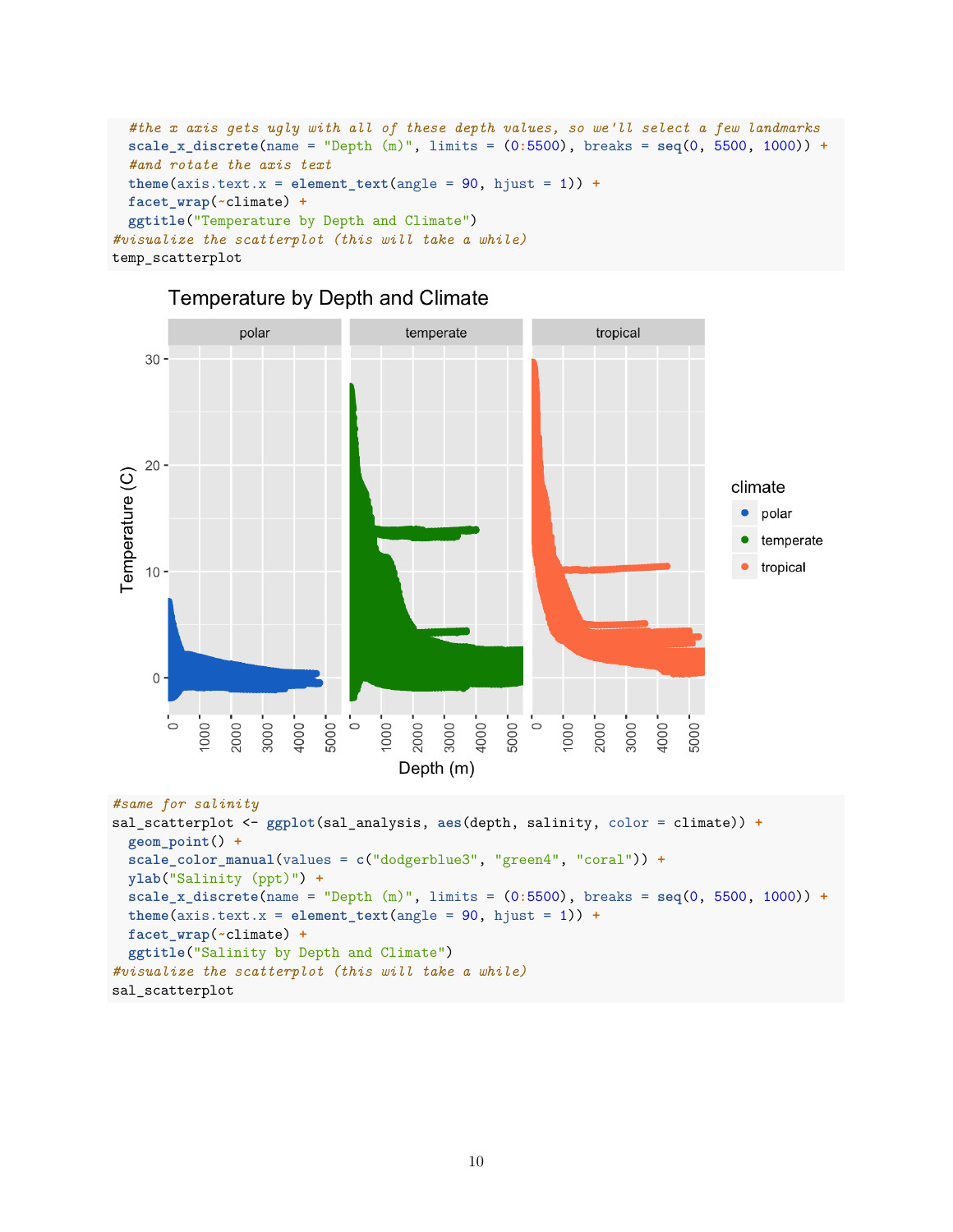

Cool! You have made some graphs! What can you say about them?

- 9. Do your data follow some generalizable trend?
- 10. Are there any anomalous points? If so, how might you interpret these data? What could be going on here?
- **(ii) Look for trends in the data using the average temperature/salinity for each depth.**

```
#calculate the average temperature for each depth in a given climate zone
temp_analysis_mean <- temp_analysis %>%
  group_by(climate, depth) %>% summarize(avg_temp=mean(temperature, na.rm=T))
#you know the drill...summarize and inspect the data with summary(temp_analysis_mean)
# same for salinity
#calculate the average salinity for each depth in a given climate zone
sal_analysis_mean <- sal_analysis %>%
  group_by(climate, depth) %>% summarize(avg_sal=mean(salinity, na.rm=T))
#you know the drill...summarize and inspect the data with summary(sal_analysis_mean)
#re-plot the scatterplots from (2i) but this time, use the new data frame with the #avg_temp/avg_sal as your y-variable
temp_mean_scatterplot <- ggplot(temp_analysis_mean, aes(depth, avg_temp, color = climate)) +
  geom_point() +
  scale_color_manual(values = c("dodgerblue3", "green4", "coral")) +
 ylab("Temperature (C)") +
  #the x axis gets really ugly with all of these depth values, so we'll select a few landmarks
```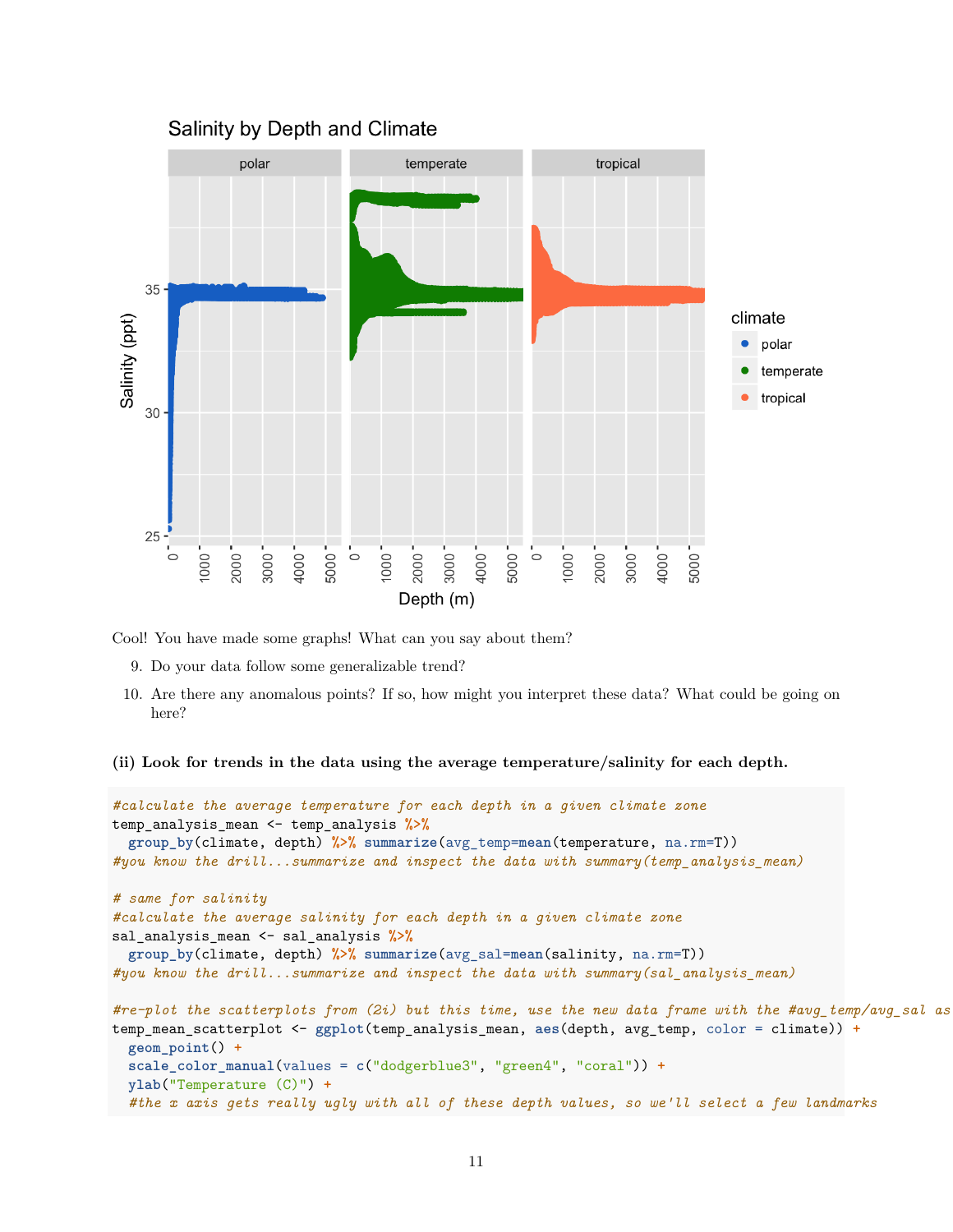```
scale_x_discrete(name = "Depth (m)", limits = (0:5500), breaks = seq(0, 5500, 1000)) +
  #and rotate the axis text
  theme(axis.text.x = element_test(angle = 90, hjust = 1)) +facet_wrap(~climate) +
  ggtitle("Average Temperature by Depth and Climate")
#visualize the scatterplot
temp_mean_scatterplot
```
# Average Temperature by Depth and Climate



#### *#same for salinity*

```
sal_mean_scatterplot <- ggplot(sal_analysis_mean, aes(depth, avg_sal, color = climate)) +
 geom_point() +
 scale_color_manual(values = c("dodgerblue3", "green4", "coral")) +
 ylab("Salinity (ppt))") +
 scale_x_discrete(name = "Depth (m)", limits = (0:5500), breaks = seq(0, 5500, 1000)) +
 theme(axis.text.x = element_test(angle = 90, hjust = 1)) +facet_wrap(~climate) +
  ggtitle("Average Salinity by Depth and Climate")
#visualize the scatterplot
sal_mean_scatterplot
```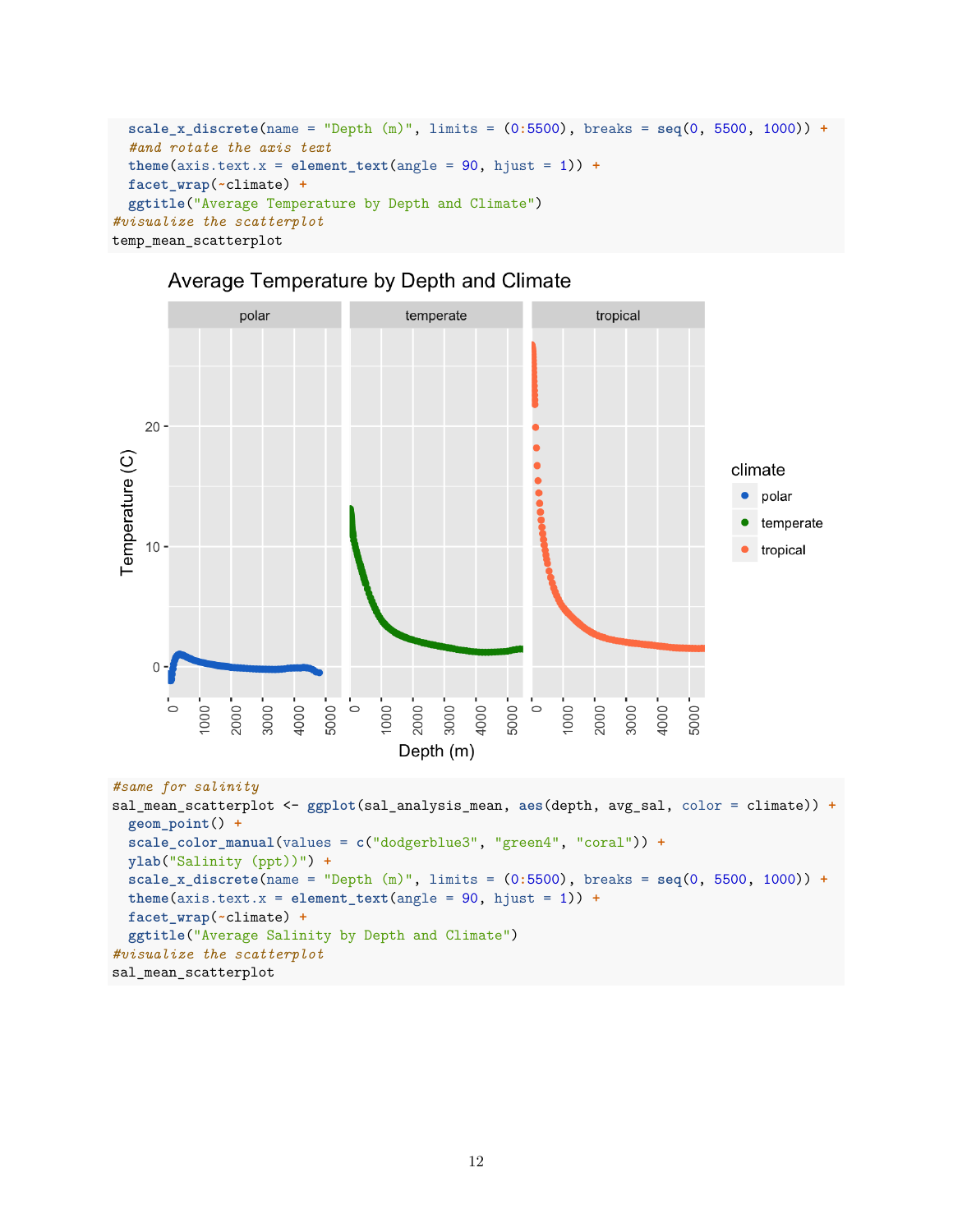

### Average Salinity by Depth and Climate

Take a moment to visually assess these new plots.

11. Do your average value plots reflect the trends we observed across the entire dataset?

12. What are some benefits of summarizing data with average values?

13. What do we lose when plotting averages? How might that affect our interpretation of the data?

# **Concluding Remarks**

We hope that we have helped you to understand the power of R as a statistical tool, and the utility of RStudio as a working environment for using R to run analyses and make awesome graphics! If you'd like more practice with RStudio, you can make just a few modifications to the code we've written here and use it to analyze the other physical oceanography databases available through the World Ocean Atlas.

**Love Coding in R? Want more? Here are some awesome resources:**

- **R for Data Science**
- A comprehensive instructional text for beginners
- Includes explanations and examples with annotated code
- Available at<http://r4ds.had.co.nz/>
- **R Cheat Sheets**
- Free PDFs with helpful tips for commonly-used functions
- Available at<https://www.rstudio.com/resources/cheatsheets/>
- **Stack Overflow**